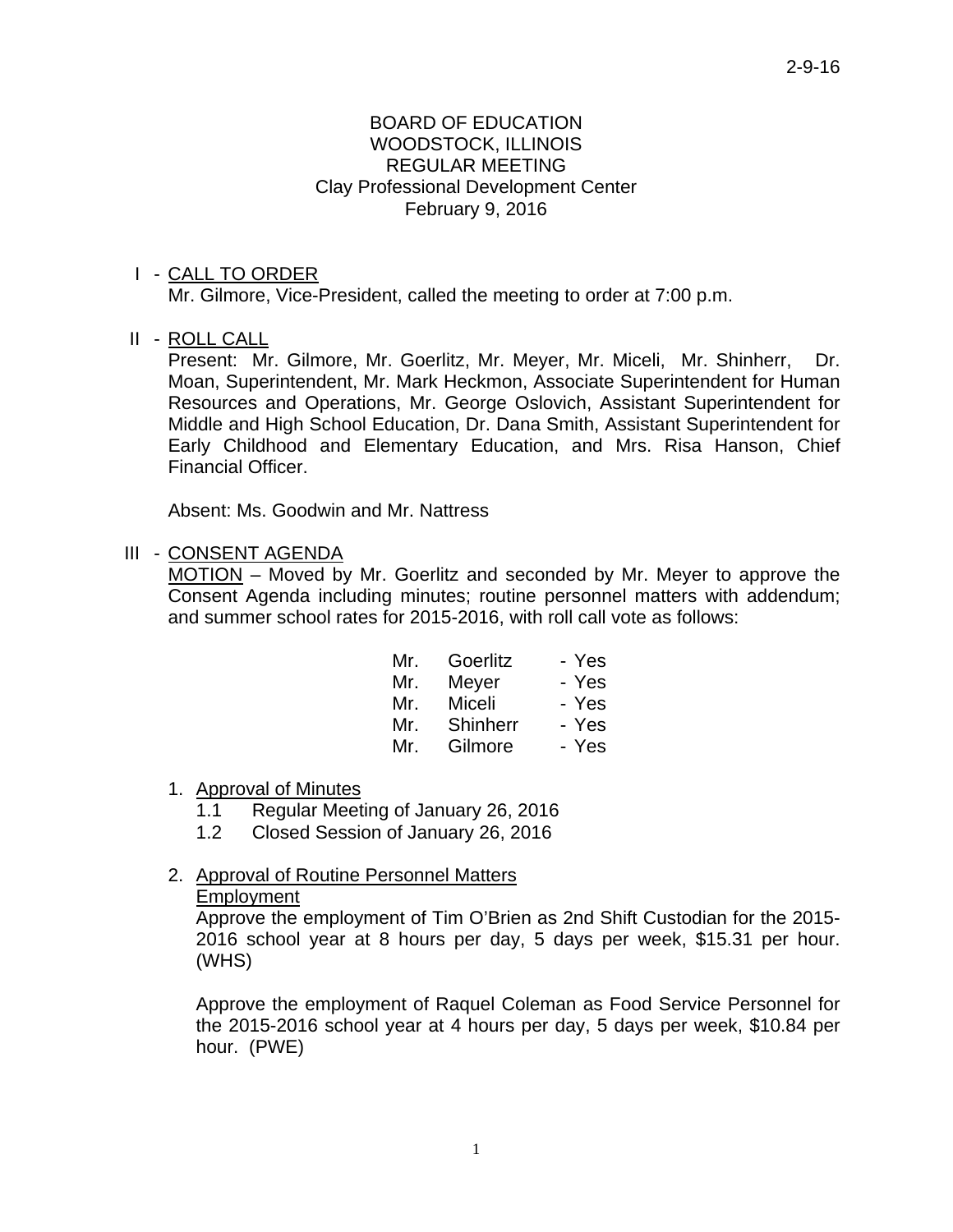#### III - CONSENT AGENDA (Con't)

- 2. Approval of Routine Personnel Matters (Con't)
	- Employment (Con't)

Approve the employment of the following Clay Academy licensed staff for the summer, 2016 extended school year: Brittany Hall, Catherine Cantwell, Trevor Mack, Michael Lewis, Emily Pemrick-Chomor, Travis Mohr, Dawn O'Herron and Elizabeth Donato.

Approve the employment of Tommy Thompson in an additional position as Head Boys Track Coach for the 2015-2016 school year at a stipend of \$6,828. (WHS)

Approve the employment of Anyi Pardo Munoz as Bilingual Special Ed. Associate for the 2015-2016 school year at 6 hours per day, 5 days per week, \$11.62 per hour. (V. DZ)

Approve the employment of Mark Miller as RtI Associate for the 2015-2016 school year at 6 hours per day, 5 days per week, \$12.66 per hour. (V. DZ)

#### **Other**

Approve the transfer of Dora Koleno to a position as Special Ed. Bilingual 1:2 Associate for the 2015-2016 school year at 6 hours per day, 5 days per week. (WHS)

Approve a change in FTE status for Brigid Fujino from 1.0 to 0.8 FTE for the 2016-2017 school year. (WHS – Math)

Approve the transfer of Jake Fritz to the position of 2nd Shift Lead Custodian for the 2015-2016 school year at 8 hours per day, 5 days per week, \$17.57 per hour. (WHS)

Approve the transfer of Jim Herron to the position of Head Maintenance for the 2015-2016 school year at 8 hours per day, 5 days per week, \$31.84 per hour. (District)

Approve the transfer of Kate Dennis to a position as Special Ed. 1:1 Associate for the 2015-2016 school year at 6.25 hours per day, 5 days per week. This position includes the \$1.00 per hour personal hygiene differential. (OES)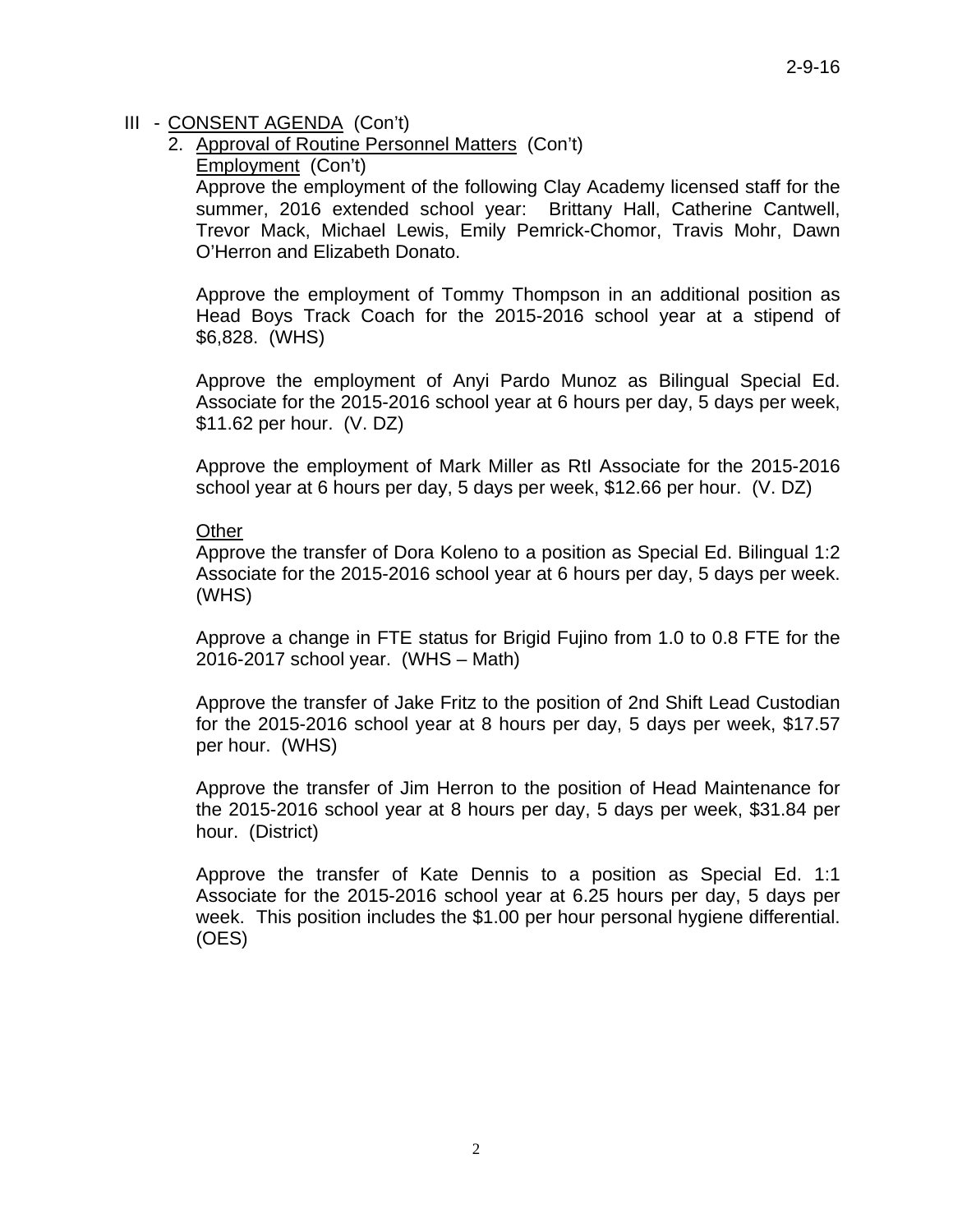## III - CONSENT AGENDA (Con't)

# 2. Approval of Routine Personnel Matters (Con't)

### Resignation

Approve the resignation of Steven Cooper, Dual Language Teacher. Mr. Cooper is currently on an unpaid leave of absence for the entire 2015-2016 school year; his resignation is effective at the end of the approved leave.

Approve the resignation of Ander Espana, effective the end of the 2015-2016 school year. (MEES – 2nd Grade Dual Lang.)

Approve the resignation of Annie Anderson, Dual Language Teacher. Ms. Anderson is currently on an unpaid leave of absence for the entire 2015-2016 school year; her resignation is effective at the end of the approved leave.

Approve the retirement of Norm McNett, effective May 19, 2017. (GWE – Custodian)

Approve the retirement of Peggy Garza, effective the end of the 2015-2016 school year. (WHS – Food Service Personnel)

Approve the retirement of Beth Miller, effective the end of the 2019-2020 school year. (V. DZ – PreK)

Approve the retirement of Ann Vanderbyl, effective the end of the 2015-2016 school year. (MEES – Art)

Approve the resignation of Miguel Pastor, effective the end of the 2015-2016 school year. (WNHS/WHS – Dual Language)

Approve the resignation of Heather Brown from the position of English Division Chair only, effective the end of the 2015-2016 school year. (WHS)

Approve the resignation of Melissa Ernest, effective January 31, 2016. (CMS – Spec. Ed. Assoc.)

Approve the resignation of Kimberly Sibley, effective February 5, 2016. (WNHS – Spec. Ed. Assoc.)

Approve the resignation of Joyce Buckley, effective February 8, 2016. (V. DZ Noon Hr. Assoc. & Transp. Route Driver)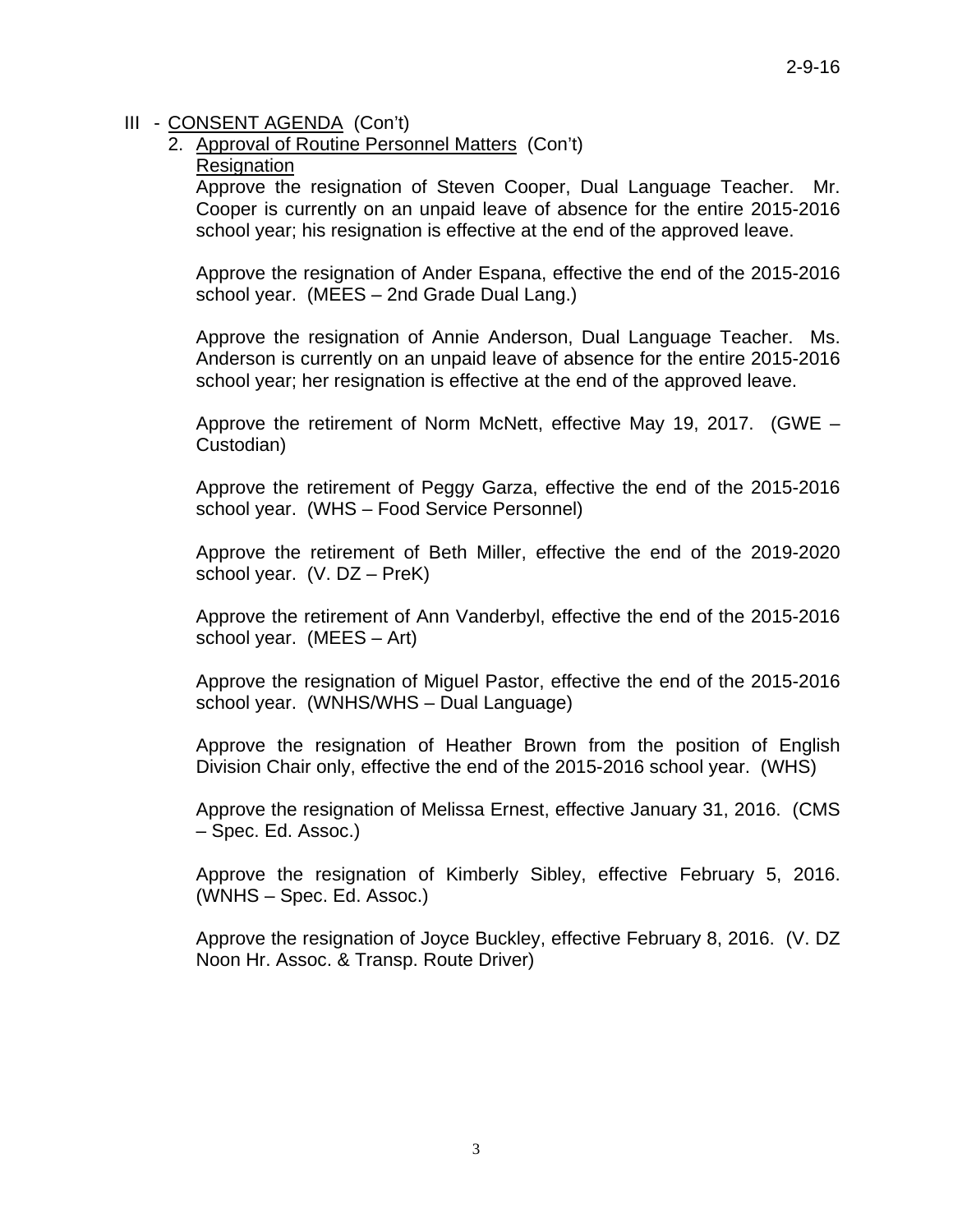## III - CONSENT AGENDA (Con't)

2. Approval of Routine Personnel Matters (Con't) Resignation (Con't) Approve the resignation of Raquel Coleman, effective February 3, 2016. (PWE/CMS – Food Service)

Approve the retirement of Richard Cummings, effective February 10, 2016. (V. DZ – Custodian)

Approve the resignation of Amanda Kane, effective the end of the 2015-2016 school year. (Dean – 2nd Gr. Dual Lang.)

## Leave of Absence

Approve a leave of absence under FMLA for Cheryl Breeding from a start date of March 18, 2016 and for an anticipated 6-8 weeks thereafter, using available paid sick leave days concurrently per doctor's written instructions, with any balance of the leave unpaid. (MEES – Food Svc. Mgr.)

Approve a leave of absence under FMLA for Kelly Edge from an anticipated start date of April 27, 2016 thru the end of the 2015-2016 school year, using available paid sick leave days concurrently per doctor's written instructions, with any balance of the leave unpaid. (V. DZ – Dual Kindergarten)

Approve a leave of absence under FMLA for Irene Rana from an anticipated start date of April 25, 2016 thru the end of the 2015-2016 school year, using available paid sick leave days concurrently per doctor's written instructions, with any balance of the leave unpaid. (Dean – 4/5 Dual Lang.)

Approve a leave of absence under FMLA for Courtney Heeren from an anticipated start date of March 30, 2016 and for an anticipated 6-8 weeks thereafter, using available paid sick leave days concurrently per doctor's written instructions, with any balance of the leave unpaid. (District – RtI Coach)

Approve a leave of absence under FMLA for Jeanine Bradtke from a start date of February 19, 2016 thru an anticipated return to work on April 1, 2016, using available paid sick leave days per doctor's written instructions, with any balance of the leave unpaid. (GWE – 3rd Grade)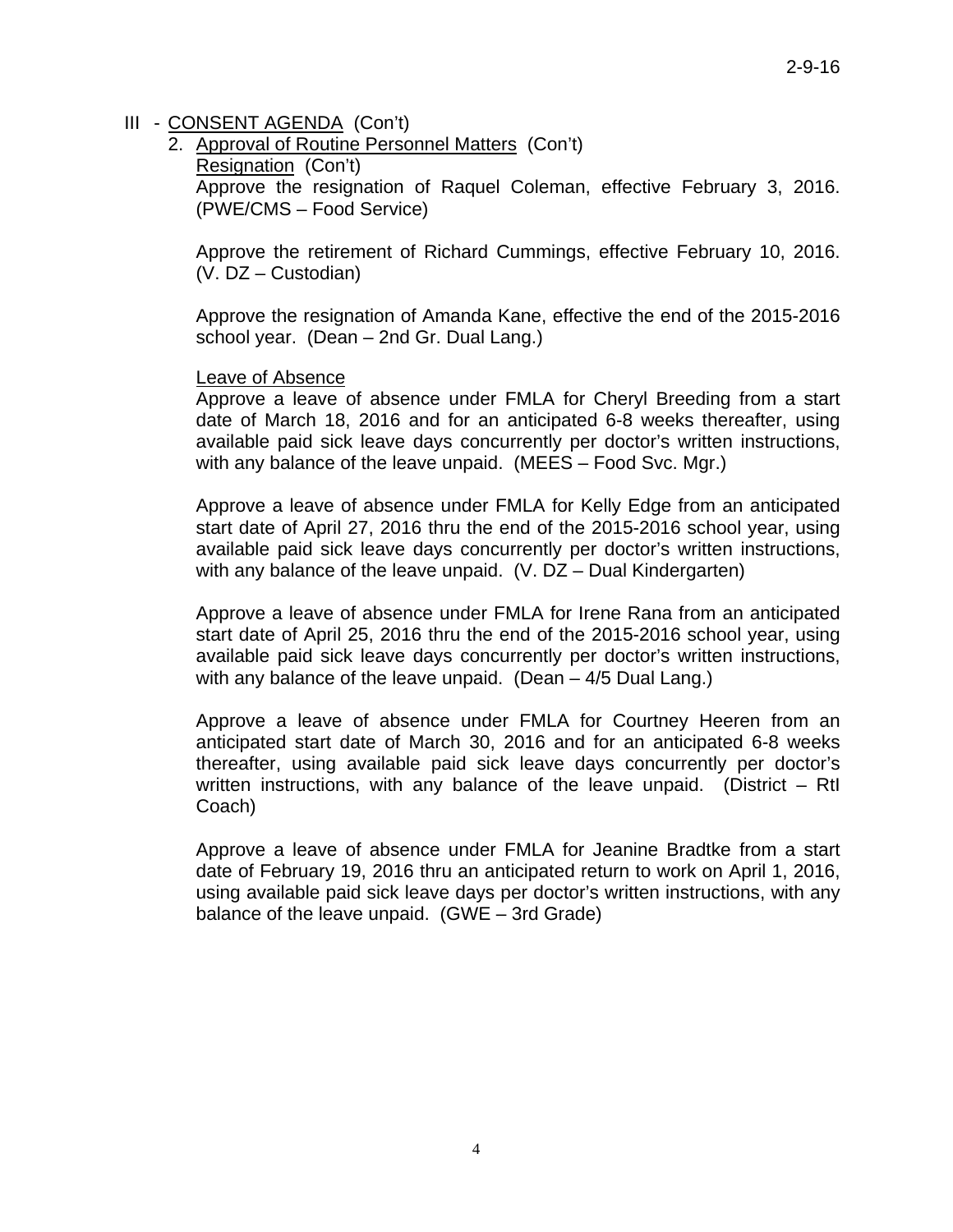#### III - CONSENT AGENDA (Con't) 3. Approval of Summer School Rates for 2015-2016 (On File)

### IV - RECOGNITION

## 1. Paul Rausch – ILMEA Mary Hoffman Award of Excellence

 Woodstock High School teacher and Choral Director **Paul Rausch** has been awarded the Mary Hoffman Award of Excellence by the Illinois Music Education Association (ILMEA).

 The award, named in honor of music educator Mary E. Hoffman, recognizes teaching excellence in music educators who have taught for at least 10 years at any level. Mary Hoffman was an active teacher, composer, arranger, and guest conductor who taught music at a number of schools and colleges, including the University of Illinois, Urbana-Champaign.

 In his nomination letter, Creekside music teacher Duane Peiffer said of Mr. Rausch, "He is without a doubt one of the most dedicated and effective teachers, of any subject, I've ever had the privilege to work with. He has maintained a consistently high standard of teaching and performance through three decades of community change, educational change, financial challenges, demographic changes, and all the variety of major and minor surprises a career in education can produce."

 The award was presented to Mr. Rausch at the Illinois Music Education Conference, which took place January 27-30, 2016 in Peoria.

#### 2. FIRST LEGO League State Robotics Competition

 During the 2015-16 FIRST LEGO League season, teams explored the world of trash – from collection, to sorting, to smart production and reuse. Although the audience mostly sees teams playing the Robot Game at tournaments, teams are also being judged on Core Values, Projects and Robot Design. Our students researched and provided solutions to questions about "technotrash," plastic grocery bags and how to accelerate biodegradation of garbage bags.

 District 200 was again well represented at competitions throughout the year. Two Challenge Corps teams, the Wild West Waste Reducers from Northwood Middle School, and the Time Traveling Trash Trekkers from Creekside Middle School, did well enough at the Regional Tournament to advance to the Statelevel Northern Championship Tournament held on January 16, 2016 at Elgin Community College. In addition, a second Northwood team, the Bag Beast Brigade, earned the top Research Project Award at the Regional Tournament.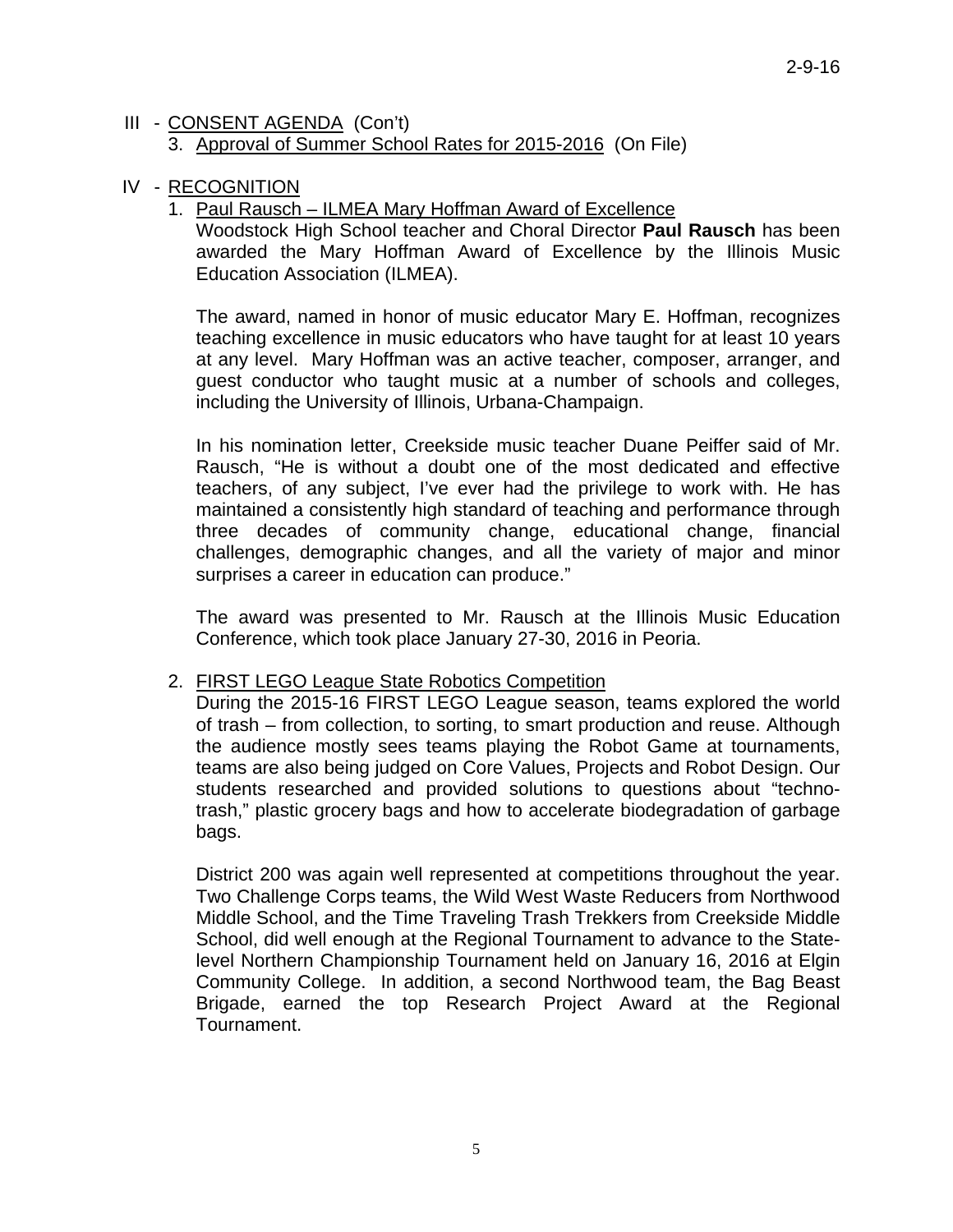## IV - RECOGNITION (Con't)

2. FIRST LEGO League State Robotics Competition (Con't)

 At the State competition, the Wild West Waste Reducers scored 517 points, and tied for 9th place. The Time Traveling Trash Trekkers earned 475 points, earning a 16th place finish.

Congratulations went to these talented students!

|                         | Wild West Waste Reducers (Northwood Middle School)      |
|-------------------------|---------------------------------------------------------|
| <b>Julian Anguiano</b>  | <b>Makenzie Klesch</b>                                  |
| <b>Erin Bigler</b>      | <b>Daniel McCoy</b>                                     |
| <b>Emma Bremer</b>      | <b>Eleazar Miranda</b>                                  |
| Luke Freeman            | <b>Mackenzie Rogers</b>                                 |
| <b>Samantha Keyzer</b>  |                                                         |
|                         | Time Traveling Trash Trekkers (Creekside Middle School) |
| <b>Donovan Burns</b>    | <b>Adam Thomas</b>                                      |
| Evan Fiorina            | <b>Tyler Waterson</b>                                   |
| Max Hodory              | <b>Alex Wickersheim</b>                                 |
| <b>Liam Spear</b>       |                                                         |
|                         | <b>Bag Beast Brigade (Northwood Middle School)</b>      |
| Jacob Brucker           | <b>Keegan Given</b>                                     |
| <b>Jessie Cicero</b>    | <b>Andy Johnson</b>                                     |
| <b>Mikayla Deehring</b> | Olivia Pigliacelli                                      |
|                         |                                                         |

MOTION – Moved by Mr. Meyer and seconded by Mr. Miceli to introduce the following resolution: WHEREAS, the Board of Education of Woodstock Community Unit School District 200 wishes to recognize the contributions of these individuals, and WHEREAS, District 200 has benefited as a result of these accomplishments; NOW THEREFORE BE IT RESOLVED, that the Board of Education of Woodstock Community Unit School District 200 hereby bestows special recognition and a certificate of achievement on behalf of the citizens of the District, with roll call vote as follows:

 **Melanie Dycus Jared Ritter** 

| Mr. | Meyer    | - Yes |
|-----|----------|-------|
| Mr. | Miceli   | - Yes |
| Mr. | Shinherr | - Yes |
| Mr. | Goerlitz | - Yes |
| Mr. | Gilmore  | - Yes |

 The FIRST LEGO League teams presented their projects to the Board of Education.

V - COMMUNICATIONS

There were no public, staff or Board communications.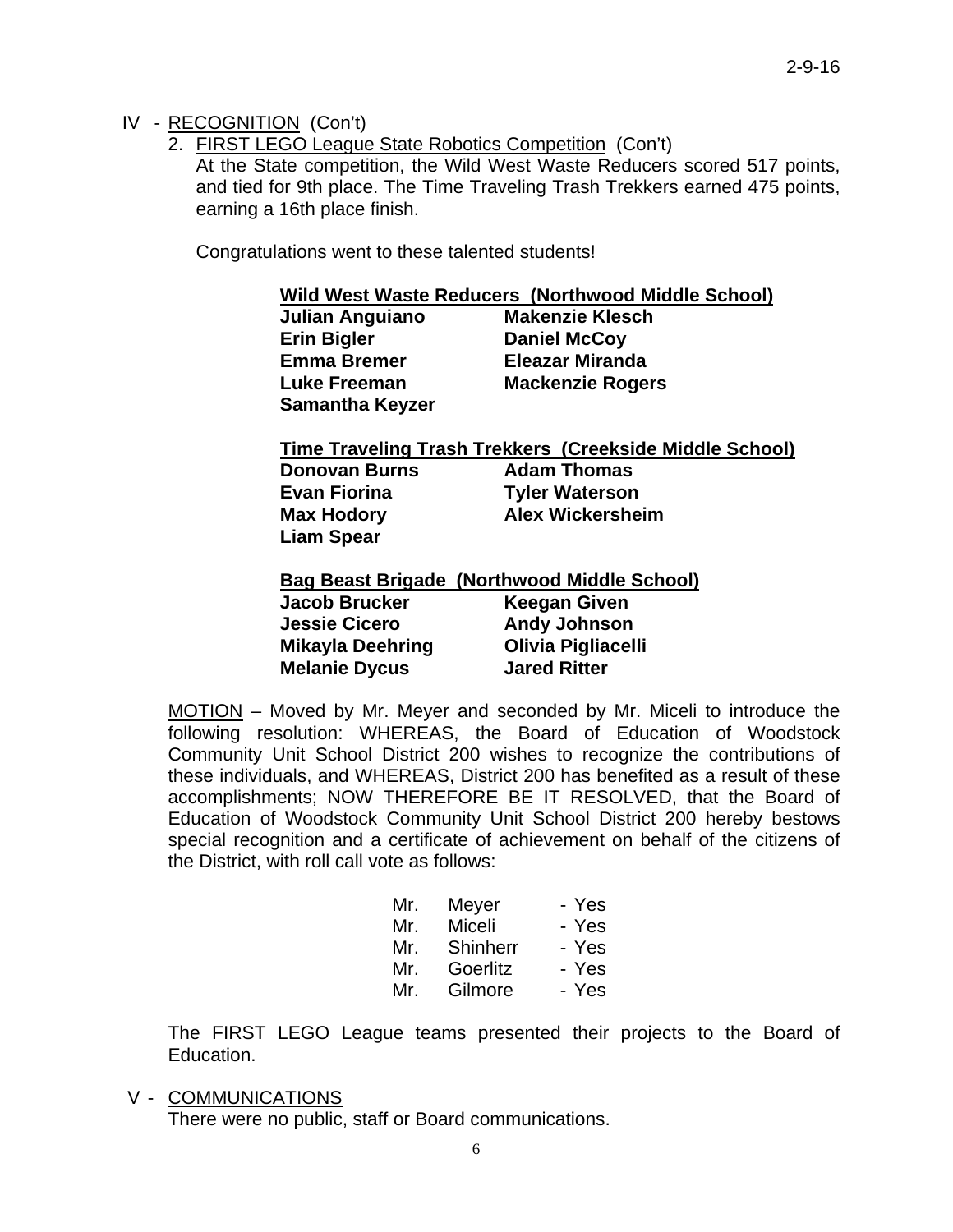## VI - SUPERINTENDENT'S REPORT

- 1. Dr. Moan thanked all those who attended the Education Foundation fundraiser for their support of the Foundation. He added that the change in venue this year was well received.
- 2. Dr. Moan reminded the Board that parent/teacher conferences were scheduled for Thursday and Friday and there would be no school on Monday in observance of President's Day.

#### VII - MONITORING REPORT

1. Update on the Implementation of the Read 180 Program (On File)

This item was included on the agenda so the Board of Education could be updated on the progress of the implementation of the Read 180 program at both middle schools.

Assistant Superintendent George Oslovich explained that Read 180 is a researched-based literacy intervention program to assist middle school students reading at least one year below grade level. Similarly, System 44 has currently been implemented at the high school level to assist ELL students with phonetics and early reading.

Mr. Oslovich added that the daily program is comprised of four components including whole group instruction and station rotations – small group instruction, personalized instruction using technology, and independent reading.

District Read 180 teachers described their experiences with the implementation of the program. Creekside Middle School teacher Julie Stone reviewed the professional development provided and classroom set-up necessary to run the program. Kathy Shea, also from Creekside Middle School, discussed personalized instruction through technology. Northwood Middle School teachers Lisa Werhane and Kelly Keppen explained the use of small group instruction for targeted reading skills and independent reading.

Mr. Oslovich explained how monitoring student progress has assisted teachers with targeted instruction while sharing individualized student reports with both students and parents has helped students to improve their skills and share their success. Mr. Oslovich pointed out that 55% of students in the Read 180 program have met or exceeded projected spring MAP scores on the winter assessment compared to 48% of all the other students tested.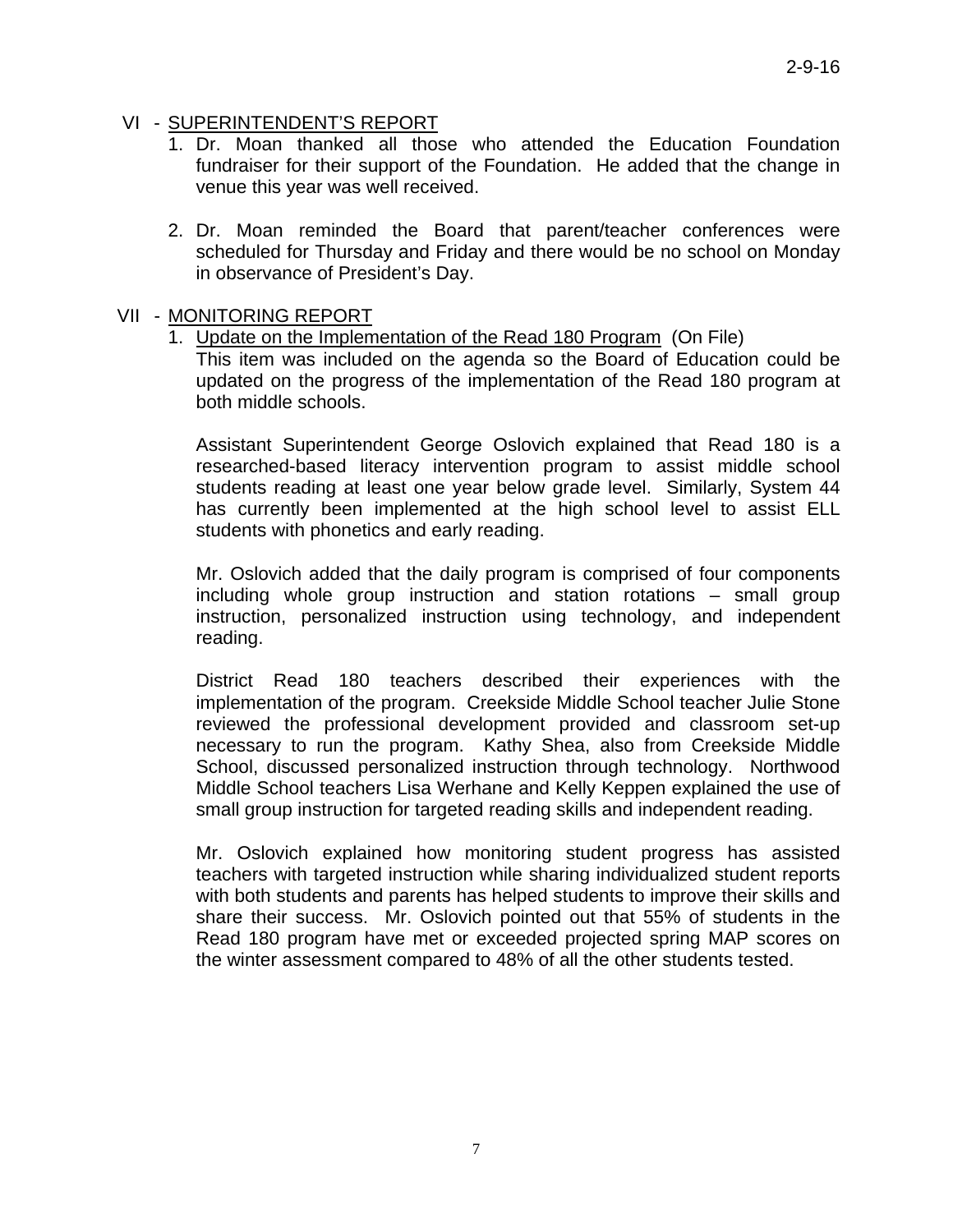# VII - MONITORING REPORT (Con't)

1. Update on the Implementation of the Read 180 Program (Con't)

Mr. Oslovich concluded by reviewing next steps. Read 180 coaching and teacher development will continue. Entrance and exit criteria will be finalized, including the development of a commitment form for students and parents. Articulation with fifth grade teachers will assist in choosing students who would benefit from the program and administration will investigate ways to integrate System 44 at the middle school level.

## VIII - UNFINISHED BUSINESS

There was no unfinished business.

#### IX - NEW BUSINESS

1. Approval of Discontinuing the District 200 Middle School Football Program

This item is included on the agenda in order for the Board to consider discontinuing the middle school football program.

Dr. Moan explained that with the exception of football, all District 200 middle school sports participate as members of the Junior Fox Valley Conference. No other middle schools in our conference, or any middle school in McHenry County, play middle school football. In similar fashion, District 200 does not offer soccer or baseball at the middle school level. These sports are supported at this age group by outside or community organizations.

The District 200 middle school football schedule is made up largely of private schools, youth football programs and inter-district games, not other middle school football programs. Our district schedule is similar to that of a community youth football program while being run through the school district.

The existing community youth football program, the Woodstock Thunder, is willing to support the increase in participation at the middle school level that dissolving the district program would create. Our students would still have the opportunity to play football in our community.

In addition, the potential savings for the district would be approximately \$43,000 per year, including \$33,000 in stipends and \$10,000 in equipment and maintenance costs.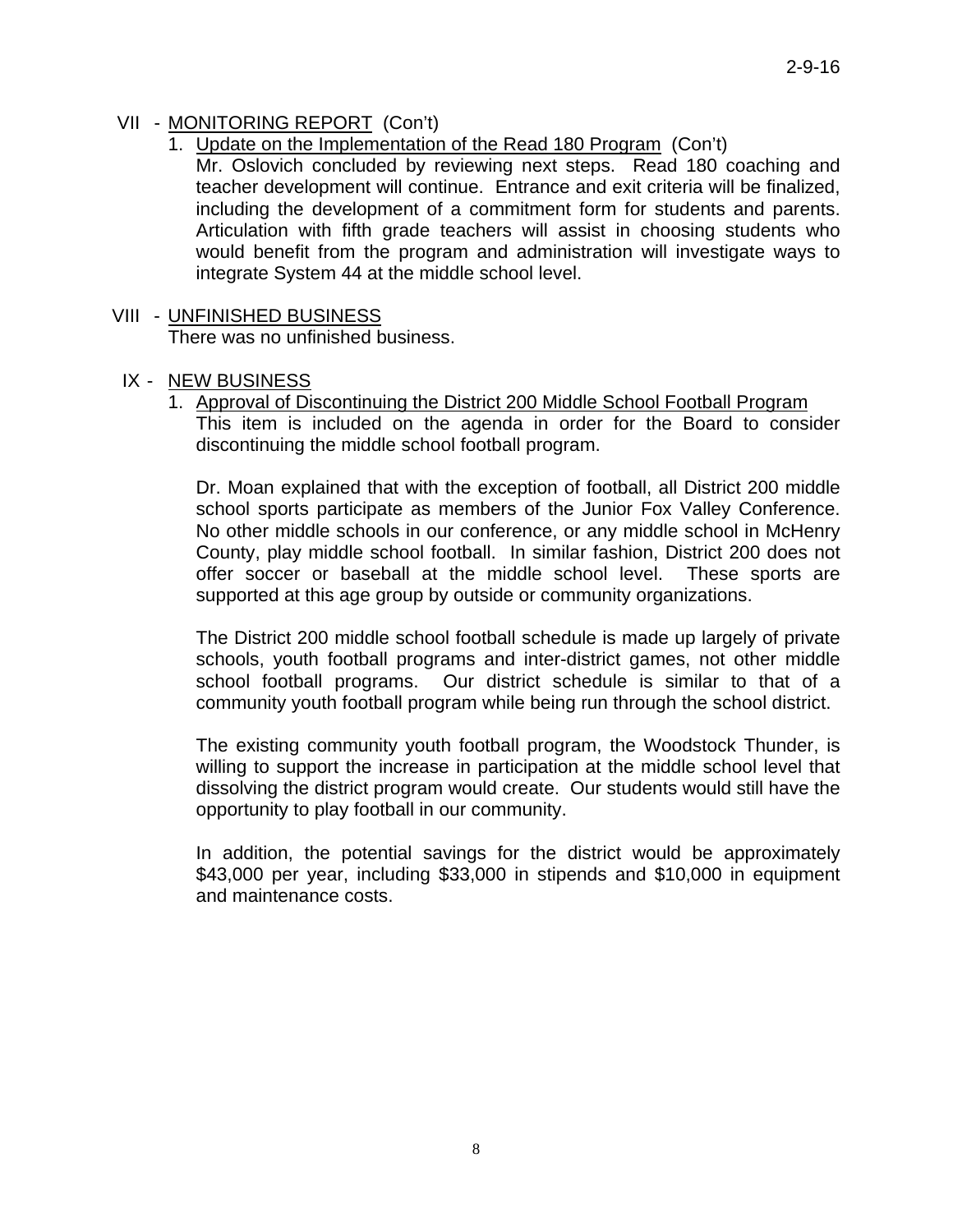# IX - NEW BUSINESS (Con't)

1. Approval of Discontinuing the District 200 Middle School Football Program (Con't)

During Board discussion, Mr. Miceli and Mr. Shinherr pointed out the challenges their own children encountered participating in the middle school football program including travel and level of competition. Mr. Shinherr added that the increased focus of concussion injuries has impacted the number of athletes participating in the sport.

MOTION – Moved by Mr. Meyer and seconded by Mr. Goerlitz to approve discontinuing the District 200 middle school football program beginning in the 2016-2017 school year, with roll call vote as follows:

| Mr. | Meyer    | - Yes |
|-----|----------|-------|
| Mr. | Goerlitz | - Yes |
| Mr. | Shinherr | - Yes |
| Mr. | Miceli   | - Yes |
| Mr. | Gilmore  | - Yes |
|     |          |       |

## X - COMMITTEE REPORTS

- 1. Mr. Meyer reported that the Co-curricular Committee met last Monday night and reviewed thirteen proposals. Six proposals were selected for further review. Co-chairs plan to bring additional information back to the committee to assist in prioritizing the six proposals in order to bring the list to the Board of Education prior to finalizing the budget.
- 2. Mr. Gilmore thanked those who attended the Education Foundation Groundhog Day fundraiser. He mentioned that the Board of Education donation to the event included an electric smoker set and he thanked Mr. Meyer for his assistance in putting the donation together. Board members owe Mr. Meyer \$35 each for their Board donation.

Mr. Gilmore added that the event went well and the Foundation is considering the same venue next year. Revenues from the event increased over last year's totals.

3. Mr. Gilmore reminded the Board that Dr. Moan's evaluation is scheduled for April 14, 2016, 6:00 p.m. at the District Administrative Services Center.